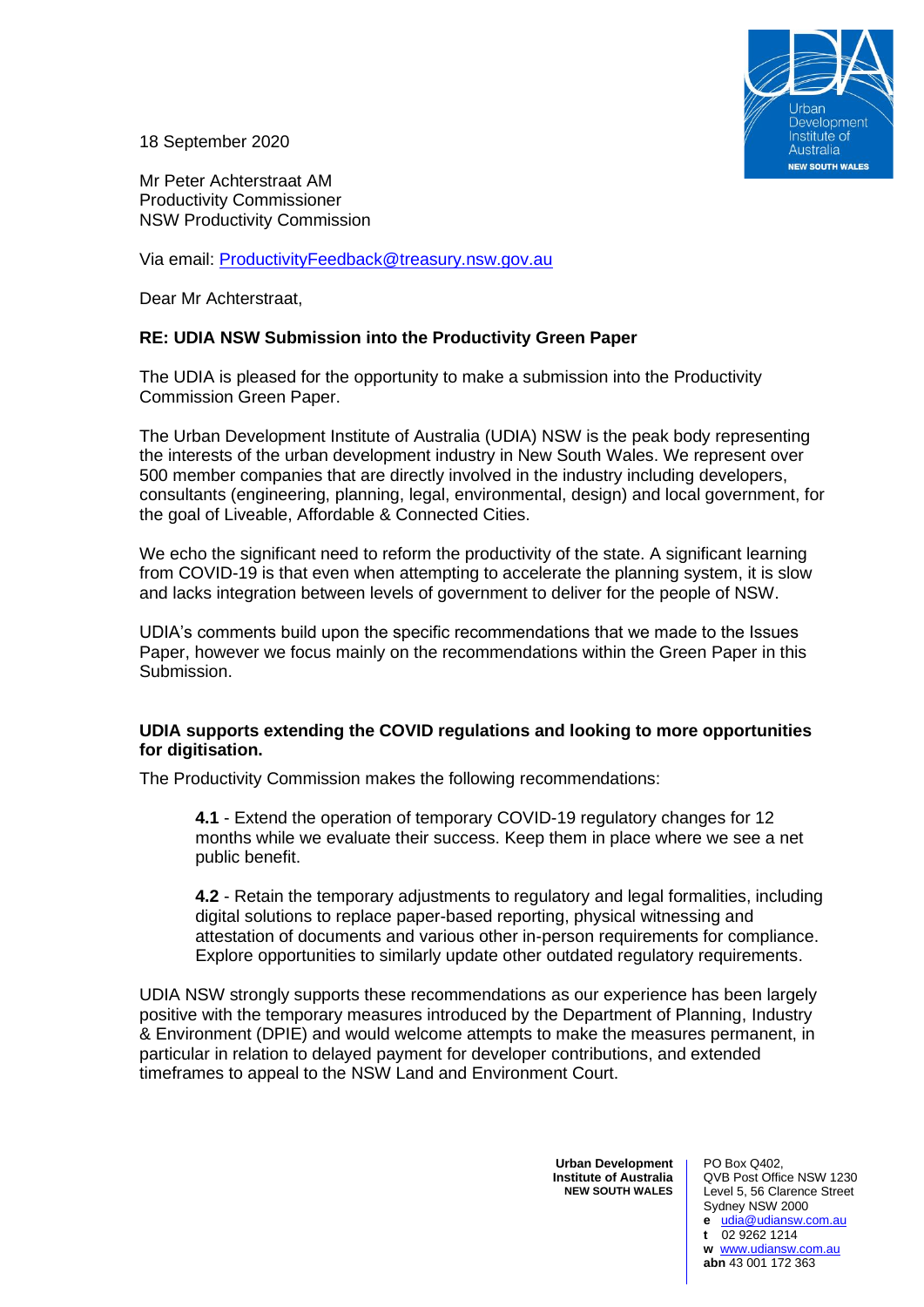UDIA has found the acceptance of digital signatures to be a beneficial change that has improved the timeliness of approvals and reduced double handling. We are particularly excited about the digital land registration process that the LRS and ORG are currently developing.

LRS and ORG are working through creating digital surveying and titling, which will greatly accelerate the development process. Our shared estimate is that this would save in the order of eight weeks of time when developers are at peak debt on their projects and provide better clarity on what is already a paper-based process. We recommend the Productivity Commission explicitly supports this program as a critical improvement to productivity and encouraging investment in the State.

# **Create a pathway for innovation in water technology**

UDIA supports the overarching theme to set a vision for water and create a plan for the challenges facing the sector. UDIA sees the possibility of substantial improvements in Water Management, we make our comments in the context of Western Sydney. The Western Parkland City is unique because we have the opportunity to implement improved water management from day one.

Water can be a temperamental resource - in 2018 and 2019, we were in drought conditions and dam supply levels dropped dramatically, saved only by excellent rains in early 2020. During normal conditions, Western Sydney actually has a surplus of water. Unfortunately, much of this water is used once or not at all, and then flows downriver and eventually out to sea. The future, for a 21<sup>st</sup> Century Globally competitive city, is in water conservation and recycling. We need policy and regulatory settings that would enable this to create the Parkland City. A Water Sensitive Western Sydney means:

- Recycled water is a conventional and reliable part of providing water services, reducing the demand on drinking water;
- Trade waste from businesses in Western Sydney is captured and treated at a local resource recovery plant, and used to create valuable resources including energy, biosolids for agricultural use, and other bio-resources that can keep resources in circulation for longer;
- Water sensitive urban design harnesses stormwater and treated recycled water to cool and green the city – including in large business precincts.

UDIA is keen to see an integrated water servicing solution to deliver a water-enabled circular economy to support the growing the Western City.

We recommend the following three measures:

- **1. Commitment to innovation, water recycling and guidance for uses**  Water Recycling faces the challenge that wastewater can be used for a very limited range of uses, enabling a greater range of uses would mean that recycled water could be used more widely and therefore more worthwhile to produce and this will reduce wasted recycled water that needs to stored or discharged.
- **2. Water storage in Western Sydney to enable greater use of water**  Water storage solutions are needed in the West to retain water if discharge is not an option. As urban development creates additional stormwater run-off, we recommend wet detention basins are considered as an approach to create urban cooling and greening with integrated ponds, lakes, and dams within parks, that are managed by Councils and/or a water authority.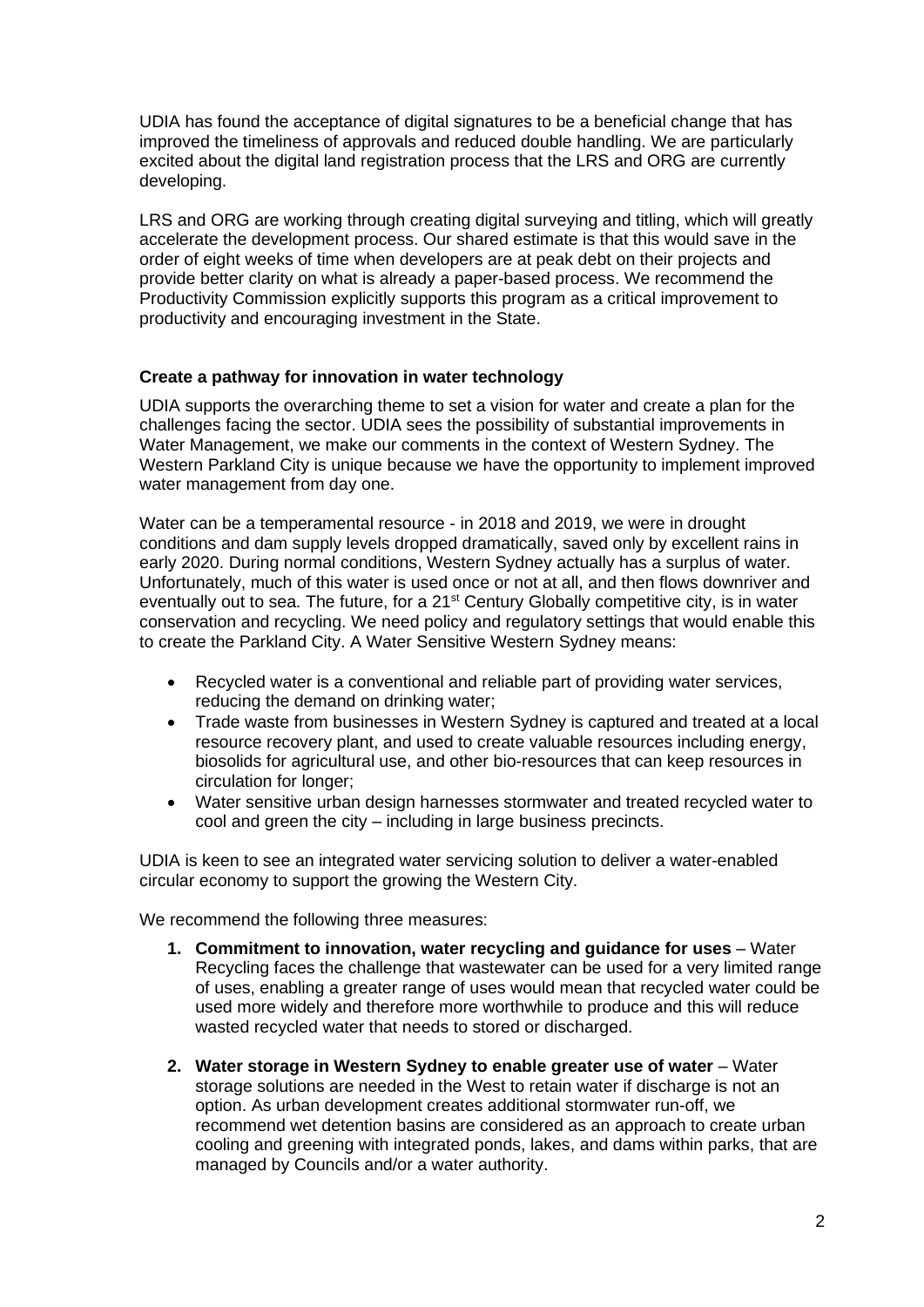**3. Allow discharge into South Creek** – The South Creek Bubble license stops water discharge beyond current levels. We recommend there is an option for discharge into South Creek, this is necessary to help prevent flood risk and manage excess water in the precinct.

UDIA does not support increased developer charges either generally or for recycled water. There is a limit to what the development industry can contribute to, and the cumulative infrastructure charges in NSW are already the highest in the country. Extending the scope of charges by adding a charge that has been set at \$0 since 2008 is not the right way to support housing and development and will come at the cost of jobs growth.

Instead, the regulator needs to place value on a recycled water solution, instead of continuing to prefer investment in traditional technology. Sydney Water and Hunter Water have some of the broadest charging bases of any infrastructure provider and can adequately support growth solutions that will create broader environmental and social benefits.

## **City shaping outcomes must be considered as part of infrastructure decisions**

UDIA supports the move to encourage Transit Oriented Development from the commission, creating housing and business activity within transport hubs. UDIA believes that TOD centres enable better use of efficient public transport cities; however, this must be enabled through integrated planning decisions both for land-use and infrastructure.

Infrastructure planning must take into account the future city that will be enabled by the investment. Too often, our infrastructure planning is focussing on transport outcomes for the present day.

UDIA continues to investigate the future city outcomes from integrated transport and urban planning. We have collaborated with the academic, public, and private sector to develop the Urban AI. This program uses machine learning and computational design to support the investigation of the value alternatives for the future city.

Land-use Planning must also take into account the transport connections that exist. Many UDIA members are disappointed with the repeated decline in expected densities around transport stations, losing in some instances up to 20 storeys from draft plans to final plans, most recently in St Leonards/Crows Nest, which is supported by both heavy rail and metro.

The Case Study in Camellia illustrates the disconnect between transport decisions and the future city.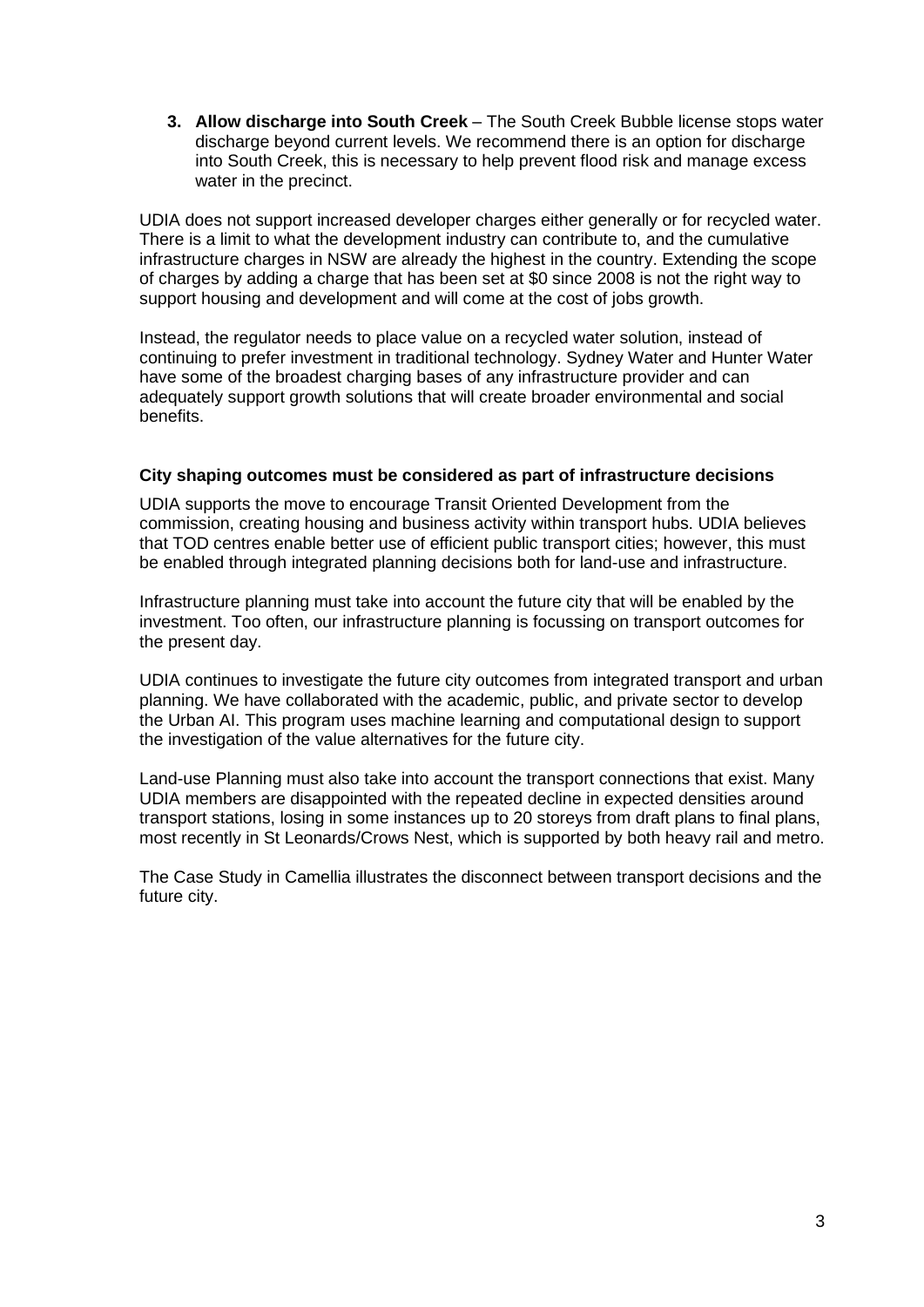# **Case Study: Camellia Metro**

The planning for Sydney West Metro failed to take into account the city-shaping potential for a station at Camellia. Instead, Sydney Metro opted to create an unusually long distance of approximately 7km between Sydney Olympic Park and Parramatta.

UDIA considers a station between the Olympic Park and the Parramatta CBD as critical to creating the Second CBD to provide further growth opportunities with jobs and housing in a mixed-use precinct of the Second CBD's inner-city.

There is strong agreement from industry stakeholders and Council, that Camellia has the potential to help catalyse Parramatta as a super-hub and decisions of this type of city-defining infrastructure cannot be done in isolation.

UDIA sees clear strategic land use planning and transport alignment for a Sydney Metro West station at Camellia. The City of Parramatta's executive leadership and elected Councillors express a strong preference for a station at Camellia, and the Council's Local Strategic Planning Statement (as endorsed by the Greater Sydney Commission) highlights the critical importance of Camellia Town Centre to Parramatta as a future mixed-use centre .There is consolidated support from landowners and the community, given the current isolation of Camellia from Parramatta City.

Camellia holds the long-term potential to strategically extend the footprint of the Parramatta CBD by rezoning employment lands as exhibited by DPIE in 2018 as a 'Planned Precinct'. This would broaden Camellia's economic base and facilitate the transition towards an integrated mixed-use employment and residential hub, including a high-density town centre core of knowledge intensive jobs in commercial office floorspace and advanced manufacturing et.al. in other employment facilities across the peninsula.

Research by Value Advisory Partners – Sydney Employment Lands Study March 2020 (commissioned by UDIA) shows that by separating out Rosehill in the SA2 statistics, industrial employment in Camellia has fallen 92% from its peak in 1976, to only 1,600 jobs today. This is below the number of jobs that existed in the 1930s.

Camellia is a prime example of derelict and underutilised land in Greater Parramatta and provides a substantial opportunity for urban renewal. The Camellia peninsula is large enough to accommodate multiple uses at over 350 hectares, with the Town Centre currently only requiring circa 35 hectares at the North Western gateway.

Mixed-use urban renewal at Camellia has the potential to support an additional 25,00038,000 jobs.

Unfortunately, these benefits were not considered and despite having the possibility for significant urban renewal and transportation as part of an extended Parramatta CBD, Metro and other parts of the NSW Government declined to consider alternatives.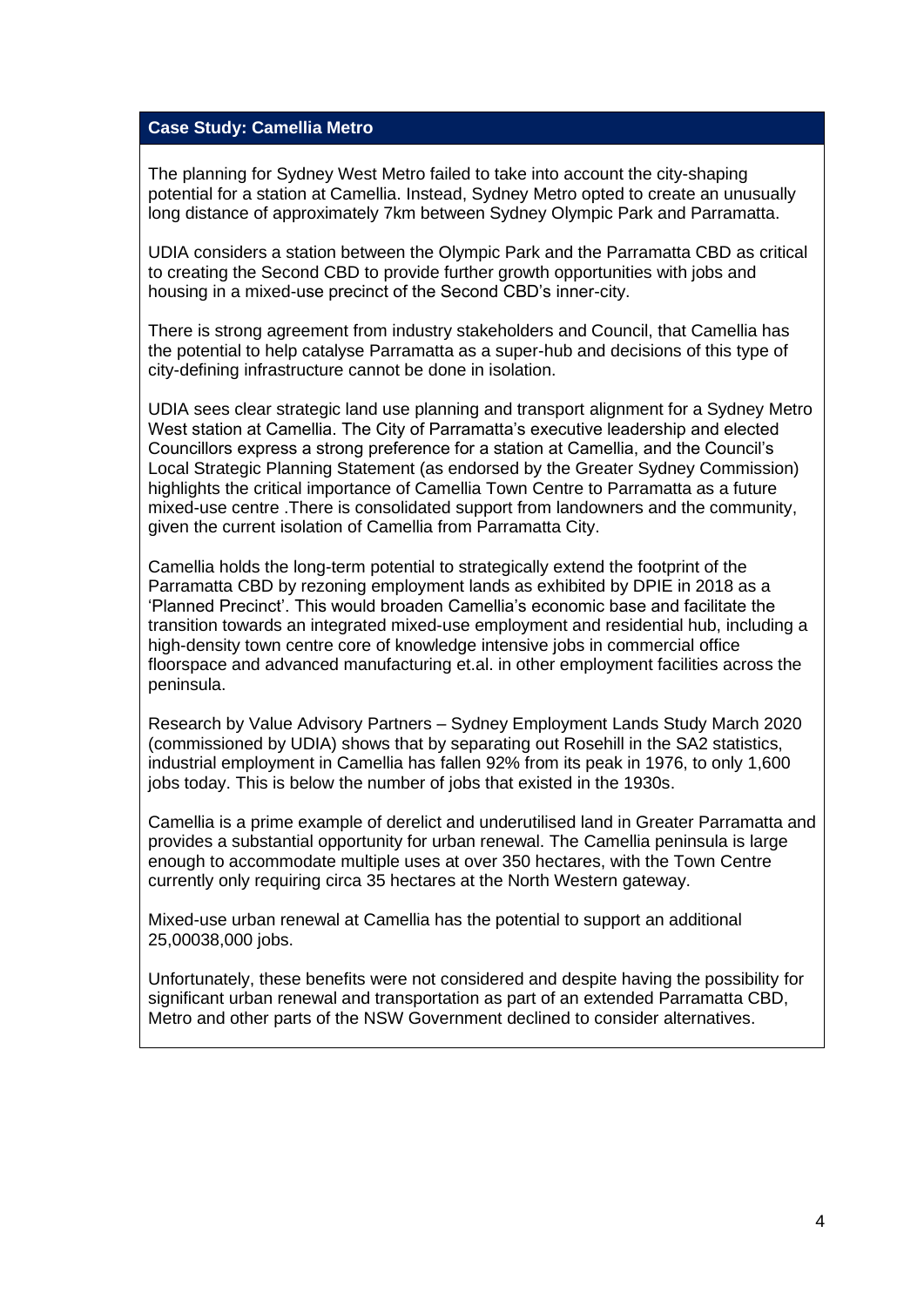## **The Department of Planning must introduce an Urban Development Program (UDP) to coordinate growth and infrastructure.**

Since the Department of Planning ceased the Metropolitan Development Program in 2011/12, a void in strategic planning has emerged which has impacted most demonstrably on infrastructure servicing agencies. In the absence of 'one source of truth' and transparent reporting of results to targets, various growth forecasts and servicing strategies are being produced by infrastructure providers with differing base data, different assumptions, differing language and differing time horizons. As a result, there are now many areas that could be supplying new housing but for one piece of missing infrastructure. These missing pieces were identified in the UDIA's 2018 Building Blocks Report (see attachment 1).

The UDIA has long advocated for the reinstatement of a UDP across Greater Sydney. The re-establishment of a UDP was a key recommendation of UDIA's *Making Housing More Affordable* report. The re-establishment of a UDP is urgently required for Sydney and would:

- Coordinate and monitor housing supply and targets in urban renewal areas, infill and new communities in land release areas;
- Coordinate and prioritise the delivery of the necessary supporting infrastructure;
- Signal early identification of blockages;
- Integrate social and affordable housing targets and ensure their programming; and
- Involve a transparent annual program including robust industry liaison/engagement enabling monitoring and input back into policy development and housing supply programs.

To help chart the way forward, a UDP Pilot was undertaken in conjunction with Blacktown Council with Research Partners Urbis and Mott MacDonald in 2018/19. This UDP Pilot trialled a data collation and validation process culminating with a regional development forum to ensure all stakeholders were on the same page and resulting in a robust 5-year growth outlook for this jurisdiction.

UDIA has since commenced a further pilot with DPIE and South West Sydney Councils to further inform the development of a Sydney-wide UDP. UDIA is using it's Urban Pinboard to develop a 3D future city and enabling infrastructure platform to enable scenario analysis to better inform infrastructure funding frontier. We expect this could lead to significant productivity gains for industry and can be kept as a live model of infrastructure funding and delivery in key growth areas. We have received some promising indications that the government intends to commence a UDP, which we recommend should be further supported by the Productivity Commission.

A Sydney-wide UDP has an important role to play in the prioritisation and coordination of infrastructure funding and delivery. It will identify infrastructure requirements and ensure the forward growth agenda is appropriately scheduled and is funded jointly by government and industry. It can also troubleshoot infrastructure bottlenecks, which would support the orderly delivery of housing supply and affordability.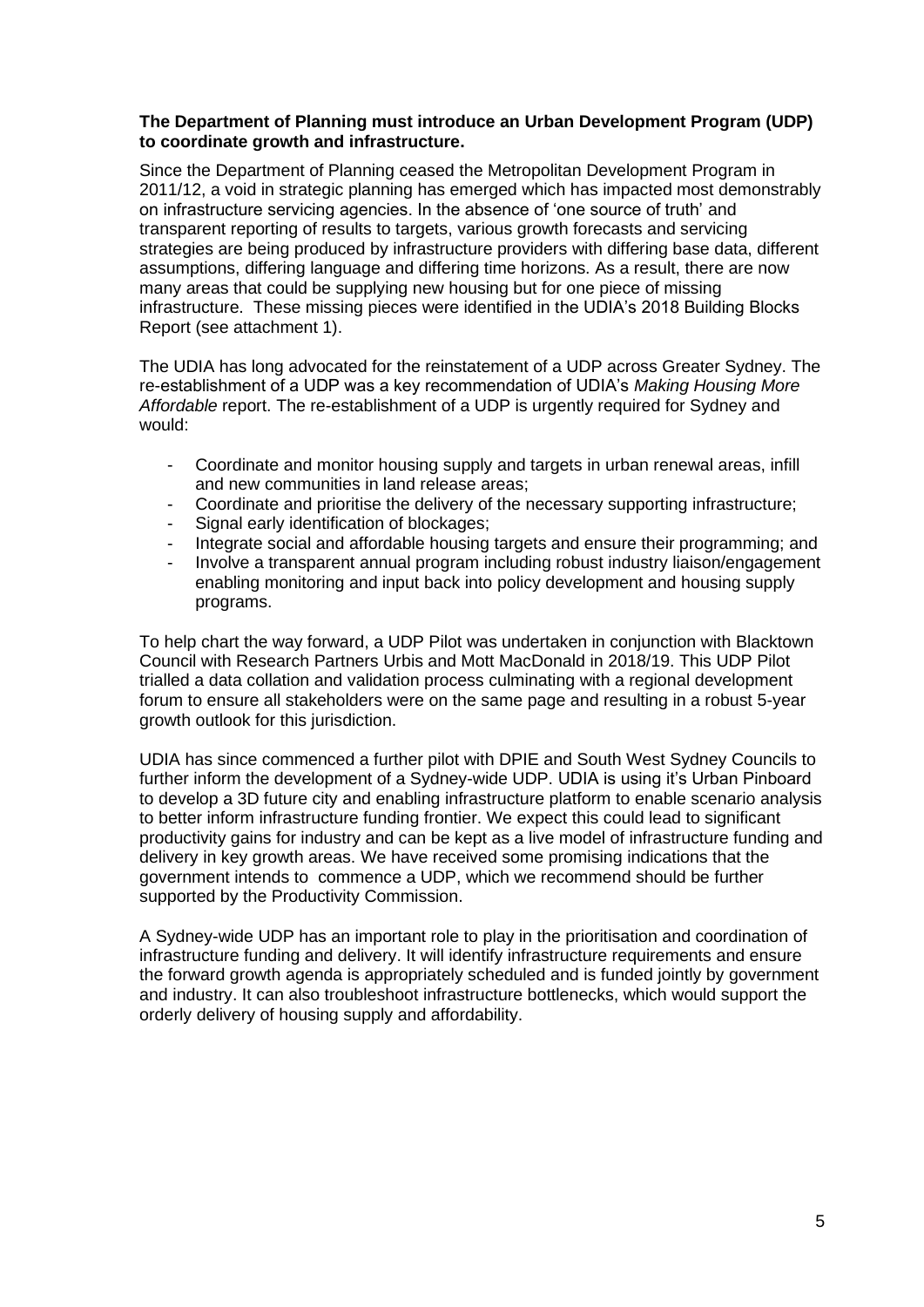## **Planning reform remains vital for NSW's success**

The Commission notes that the planning system is overly complex, inflexible, and a driver of continued lack of support and poor affordability. We agree that there is a compelling case for change in NSW.

UDIA notes the Commission has made broad recommendations in the body of the report and more specific recommendations in Appendix 3. In many cases these recommendations align with the specific proposals we made in our issues paper response. Therefore, we will not reiterate those comments here, instead, we will make specific comments on each of the recommendations, as follows:

## UDIA supports improved housing supply analysis (recommendation 7.1)

UDIA supports requiring Councils to regularly analyse housing supply and show there is a sufficient housing supply pipeline and capacity, and to response to constraints that are identified. We believe that a single point of truth, enabled by a UDP, will support this initiative and should be prioritised by the Productivity Commission.

Any data generated through this analysis should, wherever possible be available to industry and the community in accessible formats on the planning portal. Providing data and transparency is critical to building accountability in our planning system.

# Create Flexibility in Apartment Design (recommendation 7.2)

We encourage a review of SEPP 65 and the Apartment Design Guide. We note the Department is currently undertaking a review into SEPP 65 and is seeking to bring in other matters such as placemaking and BASIX. It is critical that this process does not create another layer of regulation.

The approach to planning must be performance and objective based, particularly retaining the flexibility to secure site-specific outcomes.

Similarly, the approach to traffic and carparking needs to be customised to the development and the urban context. UDIA members catering for downsizers report that in some area's downsizers would not accept an apartment with fewer than two car spaces, as they are used to two to four in their existing home. In practice, many of these cars are not used.

Whereas, in more urban environments connected to public and active transport car parking may not be necessary, and therefore fewer car spaces could be provided, particularly where there are shared cars provided.

#### UDIA recommends councils embrace economic development (recommendations 7.3, 7.4)

The system of employment lands zoning is complex, which is driven by a desire to drive outcomes, which the market does not wish to deliver, and preserve uses in certain areas. A more commercial and productive use of land would allow enterprise uses to be shared across a wider area.

In many cases, the categorisation of employment lands depends on the type of retail and office that is permitted. As employees have started to work from home more due to COVID, and it could be assumed this would trend further, greater flexibility to allow low cost office accommodation in some industrial areas closer to where people live for startups could be permitted.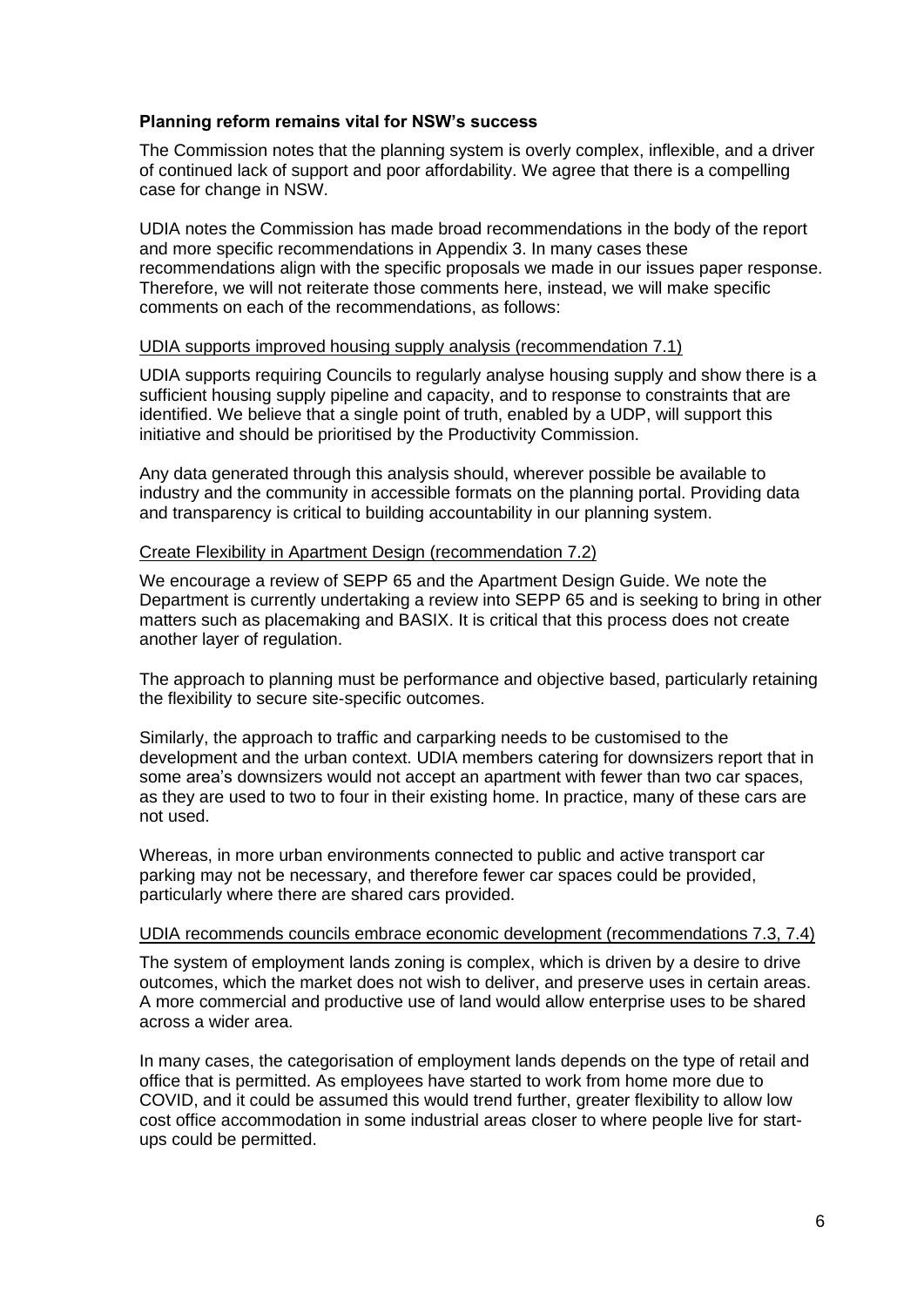A comprehensive economic development strategy for these areas to boost employment and jobs, across a range of industry and interventions would support this outcome.

UDIA believes that in many cases land-use planning is preventing flexibility and the evolution of land-uses. For example, light industrial (such as car servicing) or even heavier industrial uses (such as concrete batching) could be integrated within an apartment or office building through innovative design solutions.

#### Improve the retain and manage category to optimise employment and productivity outcomes (recommendation 7.5)

UDIA commissioned Value Advisory Partners to review the impact of the GSCs 'retain and manage' policy across five precincts in Sydney, in each instance their report found that 'retain and manage' would lead to inferior jobs outcomes. The report is attached as attachment 2.

Instead we consider a more nuanced approach that categorises land-use and infrastructure interventions that could facilitate or catalyse jobs growth. In many cases greater flexibility could support the retention of employment and urban services land in a mixed-use urban environment.

For example, at Battersea Power Station the Cringle Dock Waste Transfer Station was redeveloped to retain waste transfer uses, but also deliver new homes, and enclosed the box with an eco-roof. This type of flexibility is currently not contemplated in a Sydney context and would open up greater productive use of finite land.



Cringle Dock, Battersea

#### Continue to reduce complexity and red tape (recommendation 7.6)

UDIA acknowledges the recent government announcements and tracking of development approvals that can occur through ePlanning. The NSW Government has recently announced the Planning Delivery Unit, and the Public Spaces Legacy Program.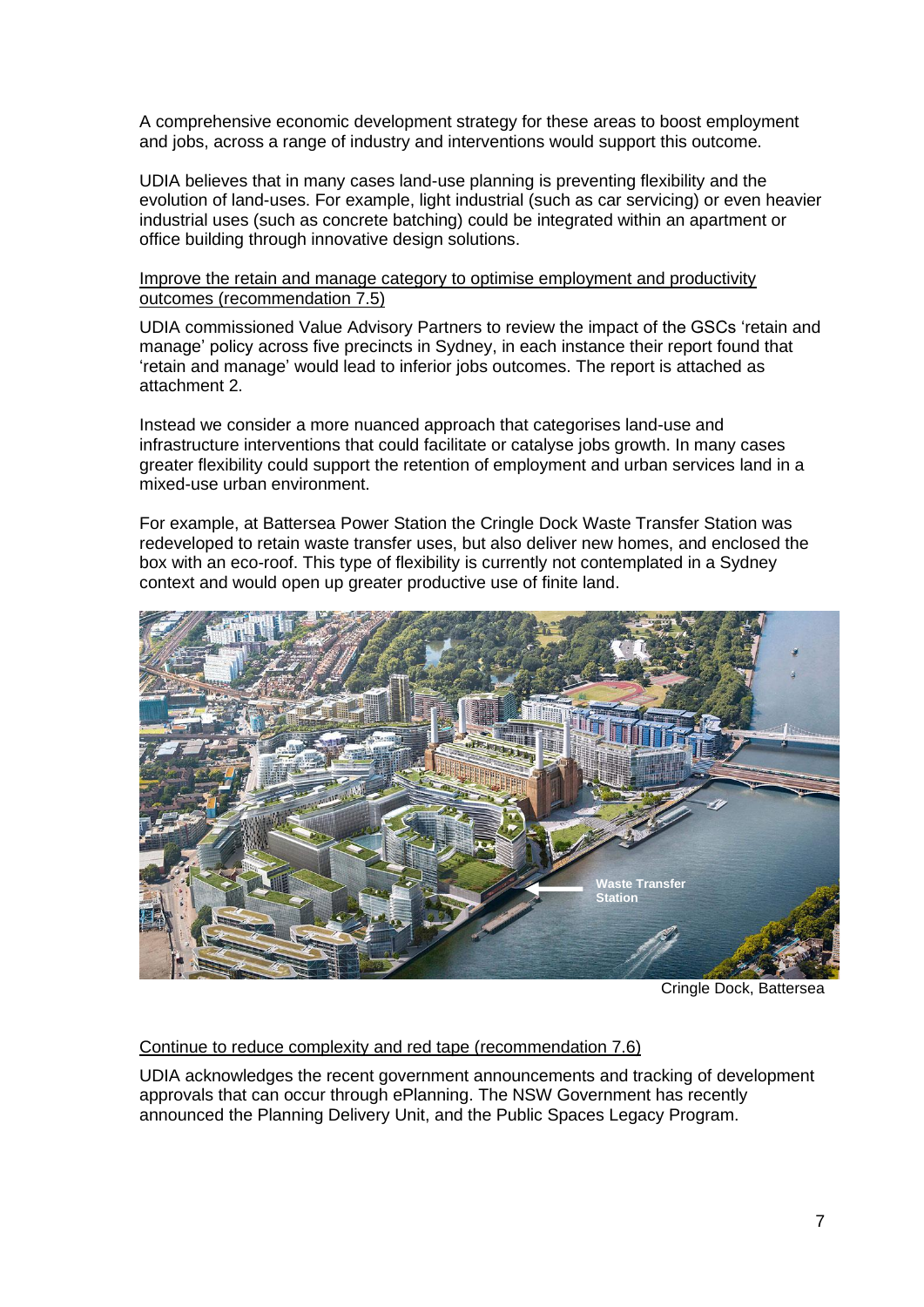The UDIA has commenced engagement with the PDU to provide a pathway to resolve planning delays, particularly with concurrences and referrals. We understand that service level agreements have been recently signed between key agencies, and the PDU will seek to reduce unnecessary services. UDIA is collaborating with the PDU to assist identify key issues to resolve. However, there need to be broader work to secure culture change to deliver planning system reform.

The Public Spaces Legacy Program has sought to provide financial incentives for councils delivering improved assessment timeframes. However, we are concerned this provides an incentive for Councils to reject complex applications prematurely, instead of working with proponents to resolve issues.

In many instances a council is not willing to enter in depth discussions about an application prior to an applicant lodging a development application. There are two reasons:

- 1. There is the perceived corruption risk of 'coaching' an applicant, and
- 2. An applicant must pay a fee for a council to assess a development application, which indicates a level of commitment to a project and provides council with revenue to justify the resourcing.

Therefore, a complex application may have detailed work that is progressed in collaboration with council and industry, however if councils and industry are not given time, then we will see unnecessary refusals, which will then clog the LEC. In most instances however, within more standard DAs there are areas where efficiencies can be found, ePlanning will assist industry identify particular pain points.

UDIA supports the specific proposals identified in appendix 3; however, we would reiterate our concerns in relation to local planning panels. In relation to planning proposals, the local panel provides an advisory role only, and in that case adds an extra month (at a minimum) to the assessment of a planning proposal, we believe that they either need to be made a decision-maker or seeking their advice is made optional.

#### Create consistency with green and open space (recommendation 7.7)

UDIA supports the development of liveable, affordable, connected cities. The development of public space guidelines should be performance based and included in the Design and Place SEPP.

Critically the regime cannot provide unreasonable imposts onto homeowners, we have concerns about shifting the requirements to private landowners. The obligation to provide green and open space must be matched with local government adequately resourced to maintain high quality open space in an ongoing manner through increased rate revenue.

#### UDIA will review the findings of the review into Infrastructure Contributions

The UDIA will review the findings of the Productivity Commission's review into infrastructure contributions once it is released. We wish to ensure that it delivers and efficient, transparent, accountable, predictable, and equitable system. UDIA has made several submissions to the Commission in relation to infrastructure contributions and we refer to our comments in those submissions.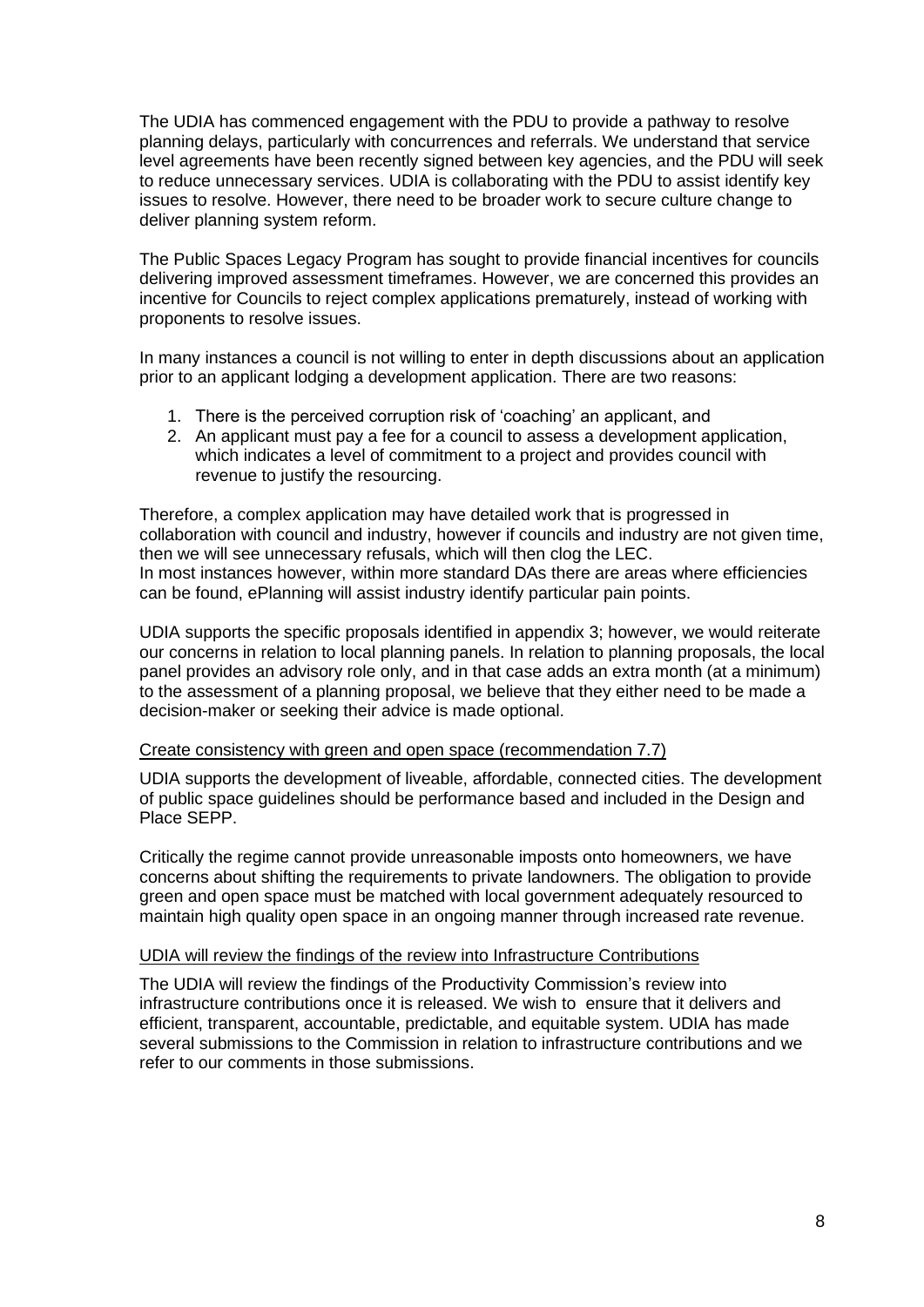# **The Impacts of Replacing Stamp Duty are Unclear**

UDIA provides in-principle support for the replacement of stamp duty with a broad-based land tax. It has been our long-held position that stamp duty is an inefficient transaction tax. which impacts negatively on mobility and people's housing choices. Stamp duty stifles turnover in the market and can operate to prevent key housing moves such as downsizing, which makes the housing continuum inefficient.

We support the Treasurer's ambition to transition away from inefficient taxes, but we will have to look at specific proposals and see what they mean for the development industry. We believe it is the most important consideration for improved productivity in the development industry is cleaning up the uncertainties, large variations and heavy impost new homes bear in excess of a third of the price of a new home in some parts of NSW is taxes, levies and charges. The Productivity Commission must continue to prioritise this reform work. One thing that the adoption of a broad-based land tax does, is open new ways to finance infrastructure by leveraging private sector investment such as through TIF - Tax Increment Financing delivering productivity and scale benefits.

There needs to be careful consideration in creating a balance for a transition and mitigating the impacts on the housing market. If only newly purchased homes pay a full rate of land tax, then the shift could create an even greater disincentive to relocating – as existing homeowners seek to avoid paying a land tax.

There must be a more in-depth conversation about the price impacts of a shift from stamp duty to land tax. While the deposit hurdle may be eased, there is also increased challenges to servicing loans with further ongoing costs. Reducing the capacity of purchasers to borrow will inevitably soften demand in the housing sector.

Therefore, we recommend more detailed analysis of any proposal to replace stamp duty with a broad-based land tax.

# **UDIA encourages Rate Peg Reform**

UDIA along with other groups raised concerns about the Council rate peg, and the disincentive it provides on growth. We consider there is merit in reforming the rate peg and the recommendation that there is a plebiscite of ratepayers is insufficient, UDIA believes that the Productivity Commission should complete an economic analysis of this reform process.